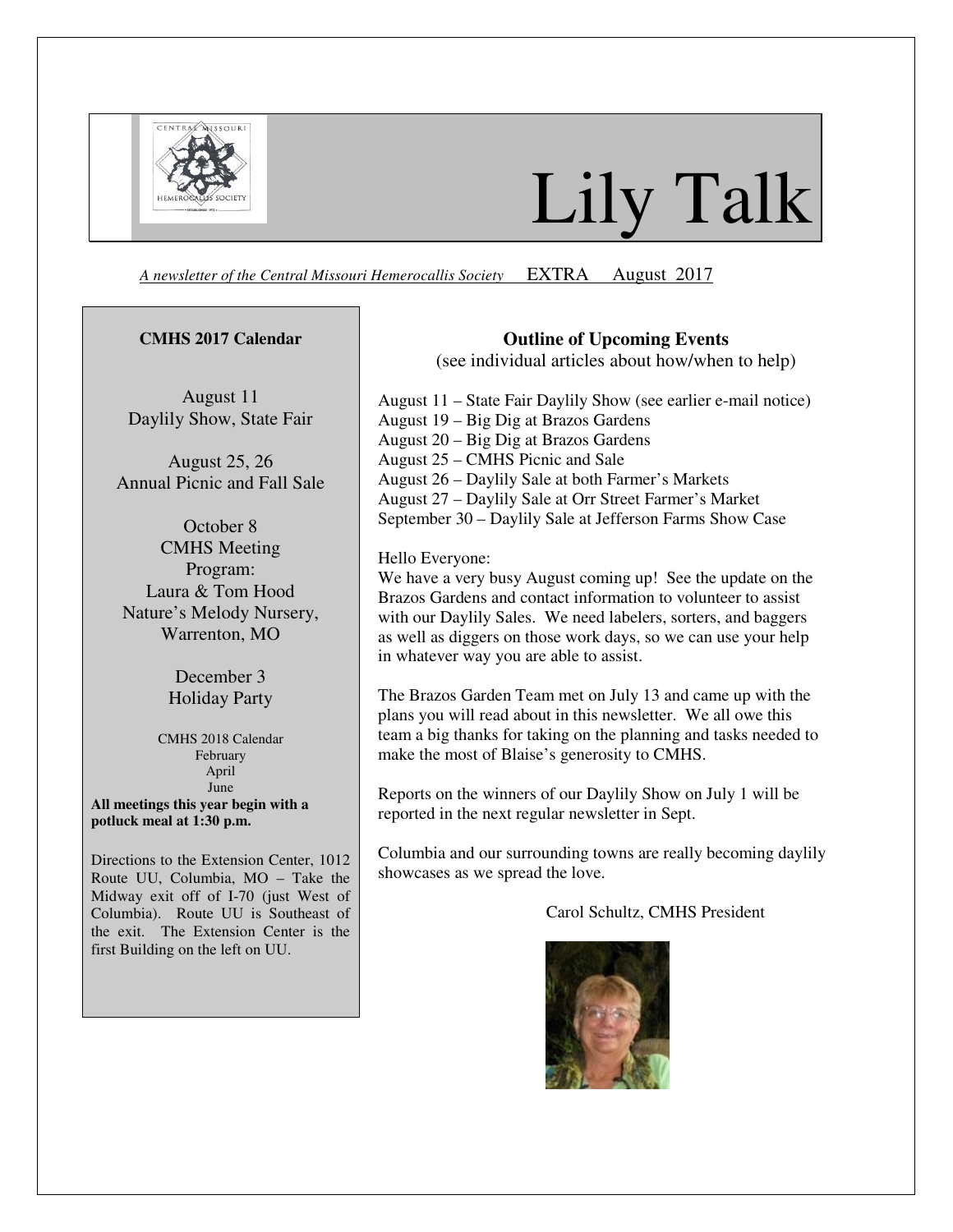# **The Big Dig – Two Days**

Charlene Larkin (mimilarkin@aol.com) August 19, 2017 Saturday 8:00 am to 8:00 pm August 20, 2017 Sunday 8:00 am to 8:00 pm (Depending on the weather, we may work in shifts to avoid the worst heat of the day – BRING LOTS OF BUG SPRAY – CHIGGERS REPORTED IN THE AREA)

We will be digging at Clinkscales and Broadway; with Broadway being first

Volunteers Needed:

Someone to cut off clump foliage Label writers Flower sorters Clump baggers Storage of the flowers until sale time Delivery of flowers to each sale Willing diggers especially welcome

Bring your own equipment (shovels, scissors, marking pens, labels, chairs, writing surface)

Farmer's Market Sales: Charlene Larkin (mimilarkin@aol.com) All club members needed!!!

| Saturday, August 26 | Columbia Farmer's Market (at the ARC)<br>7:30 a.m. Bring flowers for sale<br>Volunteers to set up tents, arrange sale flowers<br>8:00-12:00 Volunteers to assist with sales, cashier, sorting,<br>assisting customers – can be in 2 hour increments              |
|---------------------|------------------------------------------------------------------------------------------------------------------------------------------------------------------------------------------------------------------------------------------------------------------|
| Saturday, August 26 | Boone County Farmer's Market (at Columbia Mall)<br>7:30 a.m. Bring flowers for sale<br>Volunteers to set up tents, arrange sale flowers,<br>8:00-12:00 Volunteers to assist with sales, cashier, sorting,<br>assisting customers $-$ can be in 2 hour increments |
| Sunday, August 27   | Orr Street Farmer's and Artisan's Market (at Wabash Station)<br>7:30 a.m. Volunteers to set up (tent provided) arrange sale<br>flowers,<br>8:00-12:00 Volunteers to assist with sales, cashier, sorting,<br>assisting customers – can be in 2 hour increments    |

## **CMHS Picnic and Sale, August 25**

Cosmo Park at the Buford Shelter Sale 5:30 Potluck – 6:15 pm See attached flyer Karen Blackmore <Karen@kewpie.net>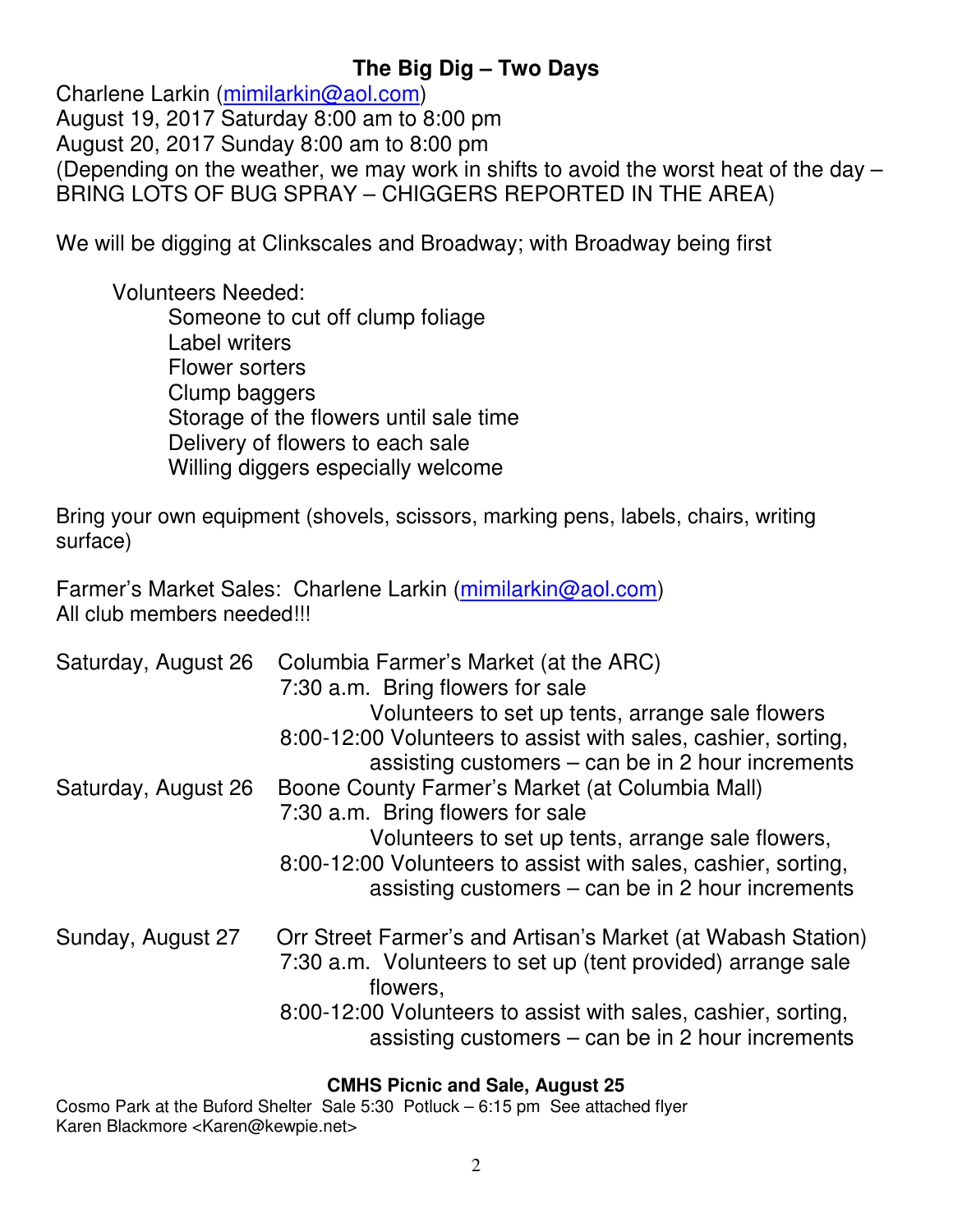# **Brazos Garden update:**

Brazos Garden Liaison contact Karen@kewpie.net

The Brazos Garden Team met on July 13 to outline activities and agree upon procedures. Members of the team attending were Karen Blackmore, Charlene Larkin, Debbie Nix, and Nancy Rold. Joan Goodwin was unable to attend and Carol Schultz attended as an ex-officio member. Nancy Rold agreed to be the Lead on identifying a Brazos seedling that could be named for Blaise as a memorial to him. The following people have dug some of the named flowers and seedlings for further evaluation and/or to bring to the fall sales: Karen Blackmore, Joan Goodwin, Debbie Nix, Nancy Rold, Susan Kitchen, Steve & Becca Winters. The Brazos family has marked some flowers they especially liked with wooden stakes.

Karen met with University of Missouri officials about re-creating a daylily garden at MU. Pete Millier and Jenna Rossum of the MU Horticulture Dept. advised Karen that they have employed an Intern, Adam Steffan, who can assist with digging and replanting some of the daylilies. At this time they will distribute these around campus with the idea that at some later date a Memorial Garden will be designated. Adam has already been to all 3 Brazos gardens and marked quite a few of the named cultivars for MU with an orange MU flag. Federated Garden Clubs of Missouri, Inc. (FGGM) donated money a few years back to sponsor an intern in the horticulture dept. and this is the first year a qualified student has stepped forward to claim the job. FGCM, of which Karen is the Missouri State President this 2-year term, has a motto/goal of "Partners in Planting America". Partnering with CMHS on our annual Daylily Show and having access to an intern to assist with this MU project fit this goal perfectly.

As was mentioned at the last meeting, any member of CMHS can go to dig plants at any of the Brazos gardens. Any of our friends or associates who are not CMHS members must be accompanied by a CMHS member.

The group questioned whether this would be much of an incentive, but anyone who volunteers on the 2 work days described elsewhere will be entitled to dig and take a flower of their choice.

Reported by Carol Schultz